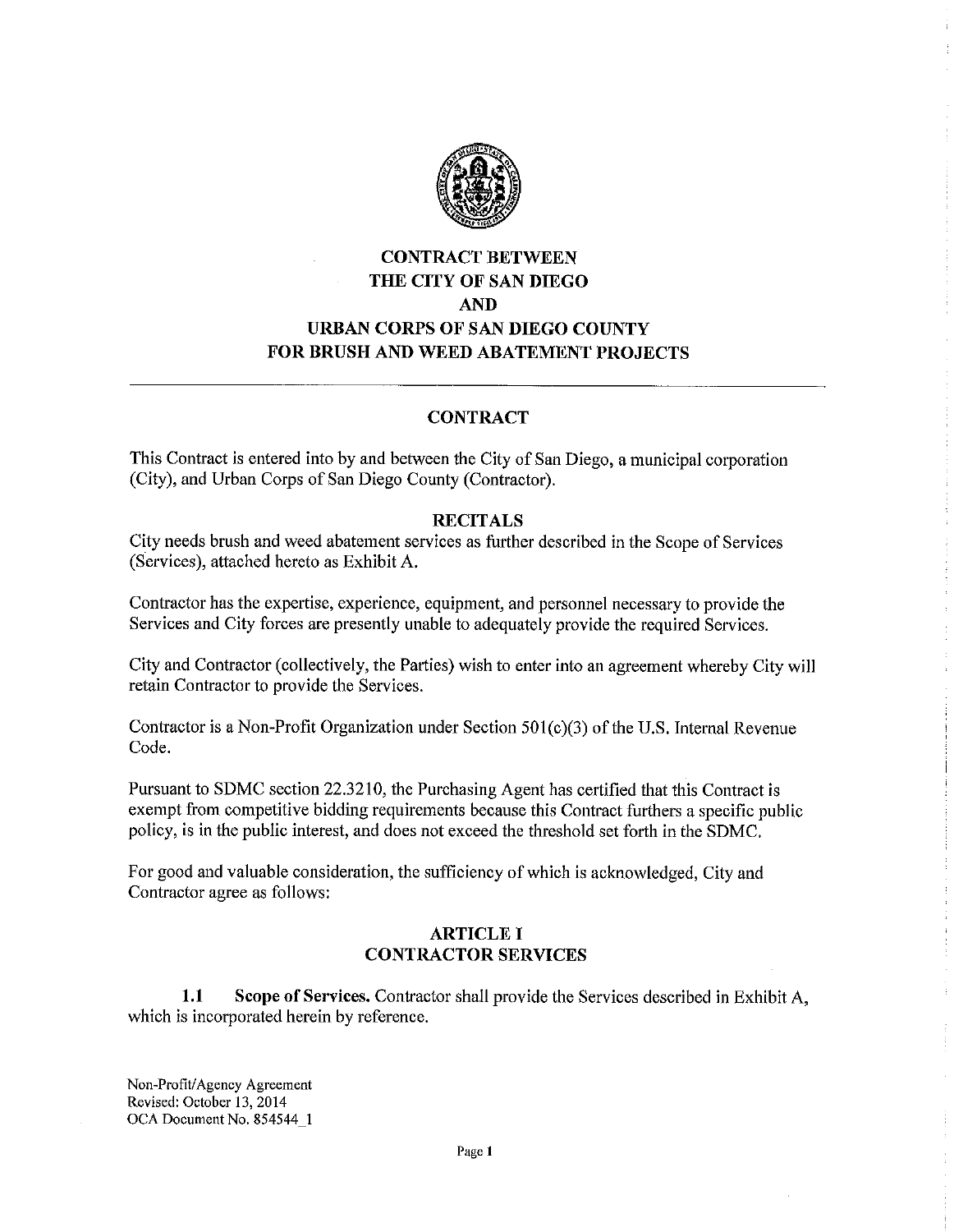**1.2 Contract Administrator.** The Transportation & Storm Water Department (Department) is the Contract Administrator for this Contract. The Contract Administrator's contact information is as follows:

> Juan Aguirre 2781 Caminito Chollas, San Diego CA 92105 Mail Station 44 (619) 527-8050 JGAguirre@sandiego.gov

**1.3 General Contract Terms and Provisions.** This Contract incorporates by reference City's General Contract Terms and Provisions, attached hereto as Exhibit B.

**1.4 Submittals Required with the Contract.** Contractor is required to submit all forms and information listed in Exhibit C before this Contract is executed.

## **ARTICLE II DURATION OF CONTRACT**

**2.1 Contract Term.** This Contract shall be for a period of five (5) year beginning December 16, 2019 through December 15, 2024. City may, in its sole discretion, extend this Contract for 0 additional 1 year period(s). Unless otherwise terminated, this Contract shall be effective until completion of Services or December 15, 2024 whichever is the earliest. The term of this Contract shall not exceed five years unless approved by the City Council by ordinance.

**2.2 Effective Date.** This Contract shall be effective on the date it is executed by the last Party to sign the Contract, and approved by the City Attorney in accordance with San Diego Charter Section 40.

#### **ARTICLE III COMPENSATION**

**3.1 Amount of Compensation.** The City shall pay the Contractor for performance of all Services rendered in accordance with this Contract, including reasonably related expenses, in an amount not to exceed \$2,000,000.

**3.2 Annual Appropriation of Funds.** Contractor acknowledges that the Contract Term may extend over multiple City fiscal years, and Contractor understands and agrees that work and compensation under this Contract is contingent on the City Council appropriating funding for and authorizing such work and compensation for those fiscal years. City may terminate the Contract if sufficient funds are not duly appropriated and authorized for any given fiscal year, or if funds appropriated and authorized for this Contract are exhausted before the fiscal year concludes. City is not obligated to pay Contractor for any amounts not duly appropriated and authorized by the City Council.

Non-Profit/ Agency Agreement Revised: October 13, 2014 OCA Document No. 854544\_ I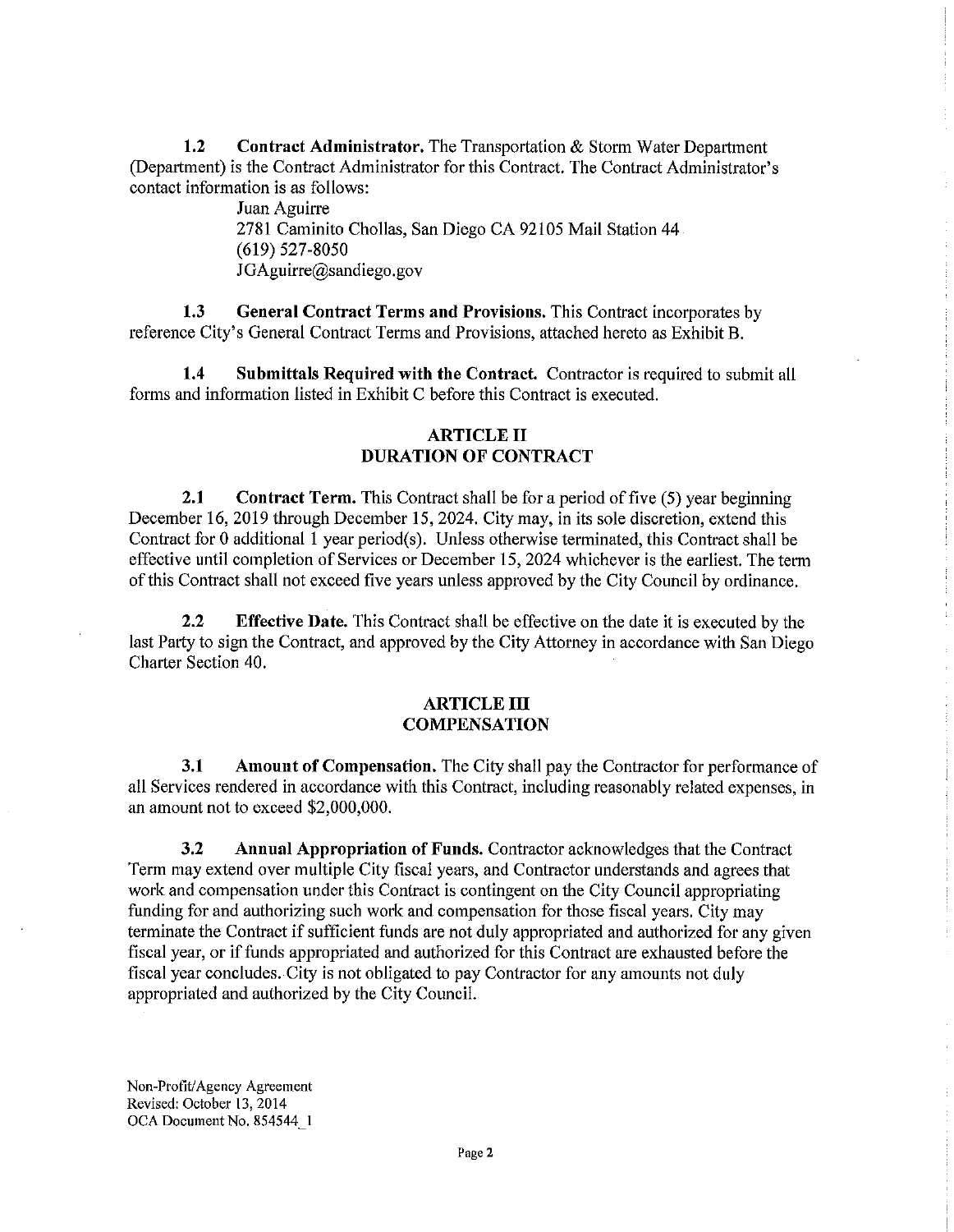#### **ARTICLE IV WAGE REQUIREMENTS**

By signing this Contract, Contractor certifies that he or she is aware of the wage provisions described herein and shall comply with such provisions before commencing services.

**4.1 Living Wages.** This Contract is subject to the City's Living Wage Ordinance (LWO), codified at SDMC sections 22.4201 through 22.4245. The LWO requires payment of minimum hourly wage rates and other benefits unless an exemption applies. SDMC section 22.4225 requires each Contractor to fill out and file a living wage certification with the City Manager within thirty (30) days of Award of the Contract. L WO wage and health benefit rates are adjusted annually in accordance with SDMC section 22.4220(b) to reflect the Consumer Price Index. Service contracts, financial assistance agreements, and City facilities agreements must include this upward adjustment of wage rates to covered employees on July I of each year. In addition, Contractor agrees to require all of its subcontractors, sublessees, and concessionaires subject to the **L** WO to comply with the **L** WO and all applicable regulations and rules.

**4.1.1 Exemption from Living Wage Ordinance.** Pursuant to SDMC section 22.4215, this Contract may be exempt from the LWO. For a determination on this exemption, Contractor must complete the Living Wage Ordinance Application for Exemption.

all Latin and

Wage Requirements Template Effective: July 1, 2015 OCA Document No. 966329\_2